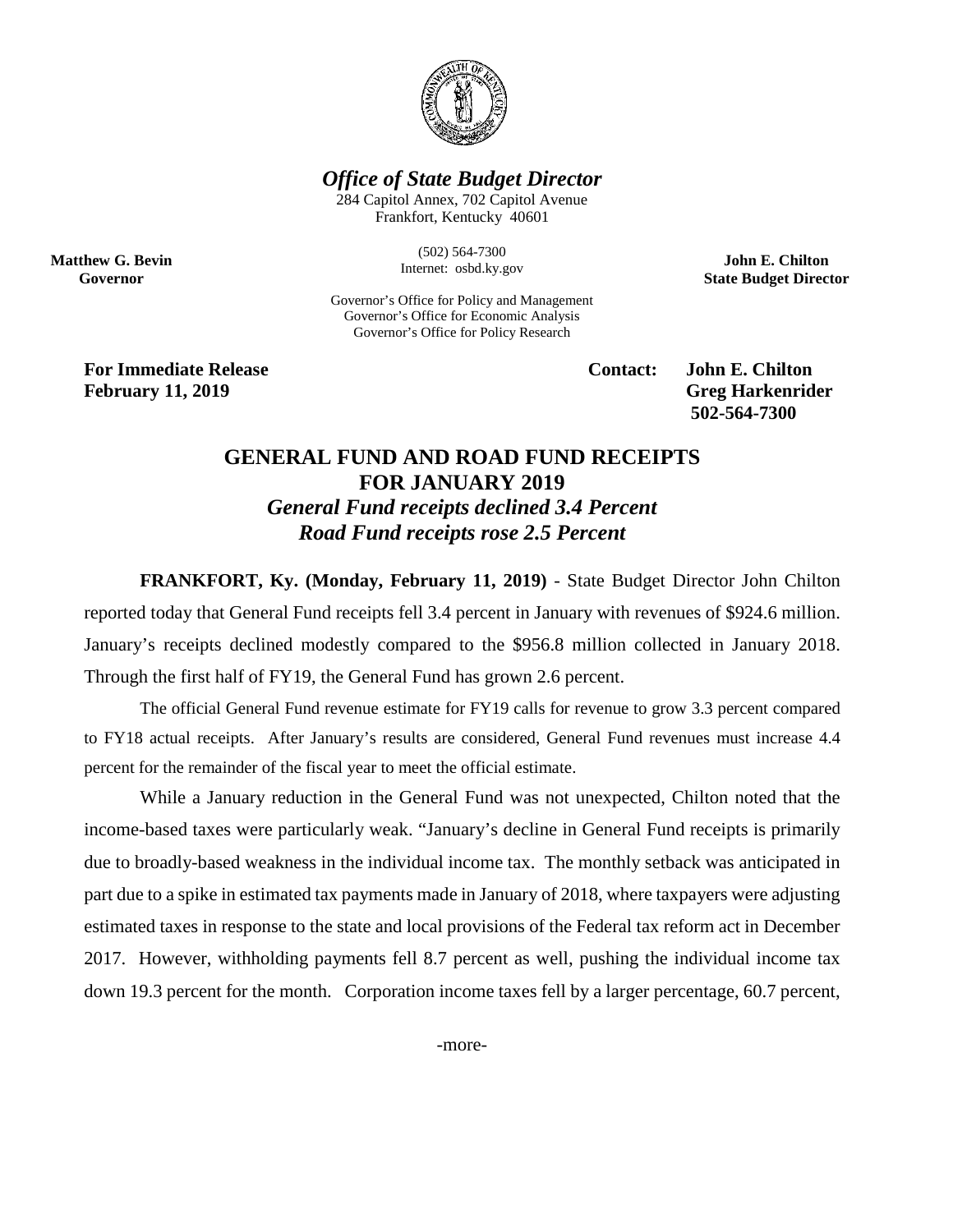but the nominal loss was only \$8.0 million compared to \$82.5 million decrease in the individual income tax collections. The sales and use tax grew by 9.8 percent in January, partially offsetting the income tax losses. This surge in consumption taxes is directly attributable to the expansion of the sales tax base and our ongoing efforts to capture a higher percentage of online sales. December and January losses in the General Fund have created a more formidable challenge to hitting the official revenue estimate, but our latest internal estimates for FY19 still project receipts somewhat less than the budgeted levels."

Among the major General Fund accounts:

- Individual income taxes fell 19.3 percent in January. Year-to-date collections are down 5.0 percent. In 2018, the top corporate and individual income tax rates were decreased from 6.0 percent to 5.0 percent.
- Sales tax revenues grew 9.8 percent in January following double-digit growth in November and December. The surge in the sales tax is partially attributable to the October 1 implementation of sales tax collections on internet sales made possible by the U.S. Supreme Court's *Wayfair* decision. Sales tax collections have increased 8.8 percent through the first seven months of FY19, roughly congruous with the projections.
- Corporation income tax receipts fell \$8.0 million in January but have risen 1.9 percent so far in FY19.
- The Limited Liability Entity Tax (LLET) declined 6.6 percent and has now dropped 24.7 percent thus far in FY19.
- Cigarette taxes were up 105.0 percent for the month and have grown 71.4 percent for the first seven months of the fiscal year. The revenue increase coincides with the 83.3 percent increase in the cigarette tax from \$0.60 per pack to \$1.10 per HB 487.
- Property taxes grew 6.3 percent in January and are up 4.0 percent for the year.
- Coal severance tax receipts fell 16.4 percent for the month. Year-to-date collections are down 15.0 percent.
- Lottery revenues were equal to last year's dividend payment but are up 4.5 percent for the year.

Road Fund receipts grew 2.5 percent in January with collections of \$126.3 million. Year-todate collections have grown 4.0 percent compared to last year's total. Despite declines in Road Fund revenue in FY15 and FY16, followed by anemic growth in FY17 and FY18, receipts have now risen in nine of the past eleven months. The official Road Fund revenue estimate calls for a 0.3 percent decrease in receipts for the entire FY19. Based on year-to-date collections, revenues can fall 6.1 percent for the remainder of the fiscal year to meet that estimate.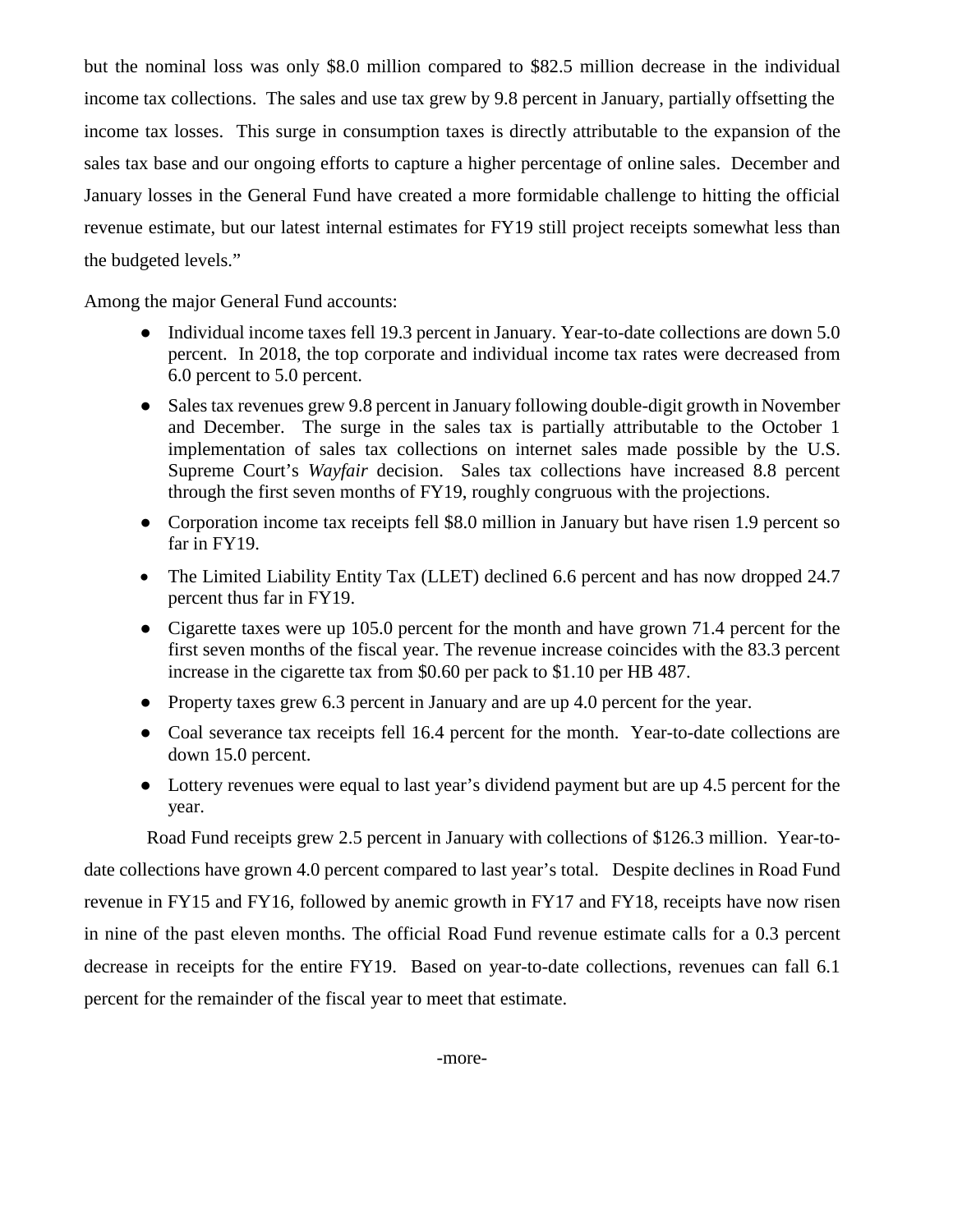Among the Road Fund accounts:

- Motor fuels receipts fell 2.7 percent in January but have grown 1.2 percent thus far in FY19.
- Motor vehicle usage collections increased 3.2 percent for the month. Year-to-date collections are up 5.3 percent.
- License and privilege rose 15.6 percent in January following December's setback. For the first half of the fiscal year, receipts are up 7.4 percent.
- Nontax receipts climbed sharply in January and have grown 39.6 percent for the year.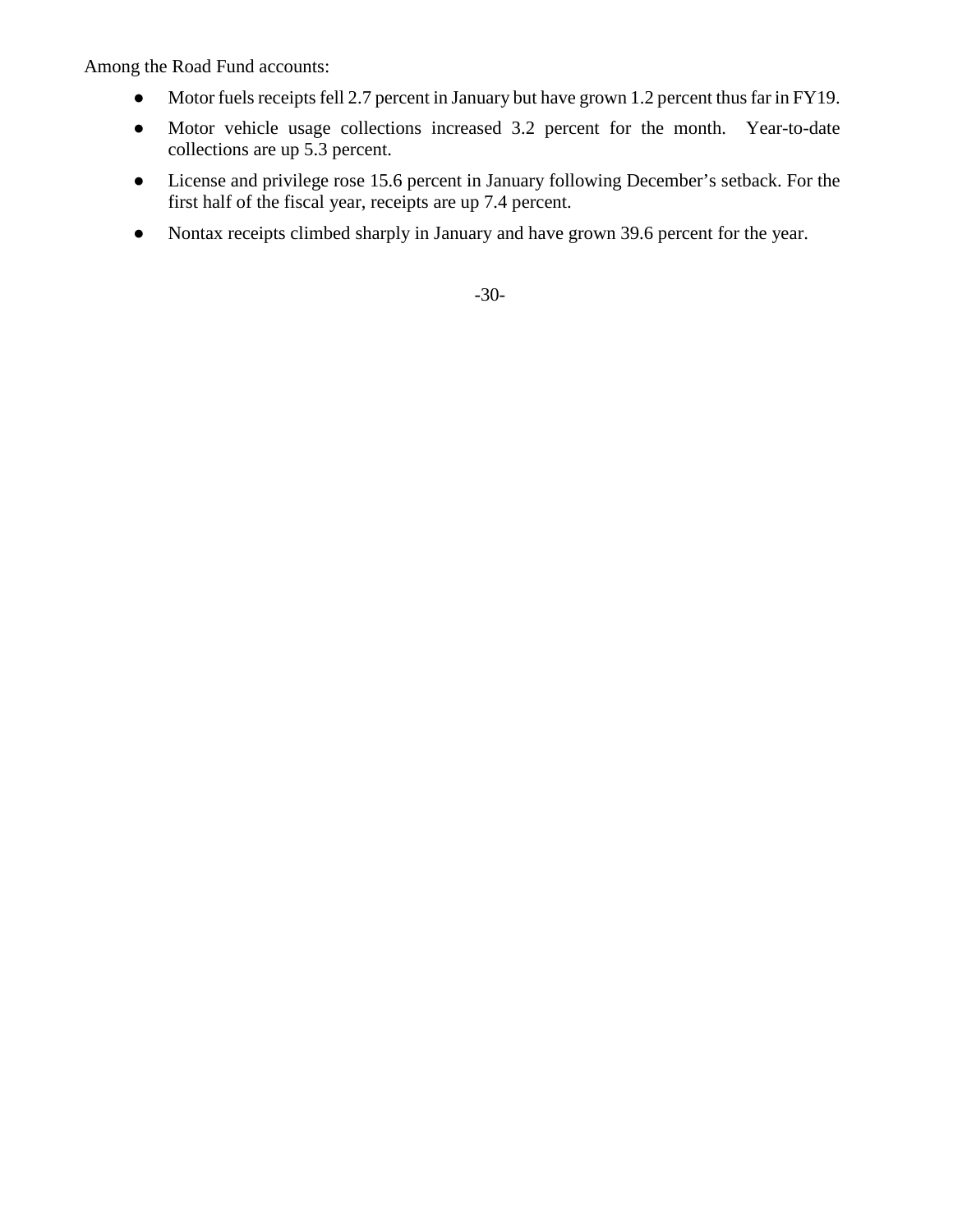## KENTUCKY STATE GOVERNMENT REVENUE 1. GENERAL FUND REVENUE

|                                                                | <b>JANUARY</b>      | <b>JULY THROUGH JANUARY</b><br><b>JANUARY</b> |                  |                          |                 |              |
|----------------------------------------------------------------|---------------------|-----------------------------------------------|------------------|--------------------------|-----------------|--------------|
|                                                                | 2019                | 2018                                          | % Change         | FY 2019                  | FY 2018         | % Change     |
| <b>TOTAL GENERAL FUND</b>                                      | \$924,550,410       | \$956,832,030                                 | $-3.4%$          | \$6,521,676,376          | \$6,356,718,492 | 2.6%         |
| <b>Tax Receipts</b>                                            | \$901,968,824       | \$936,189,458                                 | $-3.7\%$         | \$6,303,957,956          | \$6,154,050,197 | 2.4%         |
| Sales and Gross Receipts                                       | \$441,620,954       | \$387,709,134                                 | 13.9%            | \$2,768,329,075          | \$2,468,186,088 | 12.2%        |
| <b>Beer Consumption</b>                                        | 399,295             | 420,944                                       | $-5.1%$          | 3,730,414                | 3,677,839       | 1.4%         |
| <b>Beer Wholesale</b>                                          | 4,506,851           | 4,541,425                                     | $-0.8%$          | 34,465,643               | 35,952,317      | $-4.1%$      |
| Cigarette                                                      | 29,386,807          | 14,336,094                                    | 105.0%           | 206,433,747              | 120,472,666     | 71.4%        |
| <b>Distilled Spirits Case Sales</b>                            | 24,407              | 16,074                                        | 51.8%            | 99,501                   | 94,442          | 5.4%         |
| <b>Distilled Spirits Consumption</b>                           | 2,137,169           | 1,468,278                                     | 45.6%            | 8,993,528                | 8,667,287       | 3.8%         |
| <b>Distilled Spirits Wholesale</b>                             | 7,259,038           | 4,878,436                                     | 48.8%            | 29,975,308               | 27,665,223      | 8.4%         |
| Insurance Premium                                              | 63,419              | 55,479                                        | 14.3%            | 48,037,581               | 46,314,952      | 3.7%         |
| Pari-Mutuel                                                    | 1,538,325           | 686,077                                       | 124.2%           | 6,356,292                | 3,499,186       | 81.7%        |
| Race Track Admission                                           | 0                   | 1,307                                         | $-100.0%$        | 153,276                  | 159,457         | $-3.9%$      |
| Sales and Use                                                  | 386,784,682         | 352,274,475                                   | 9.8%             | 2,350,255,520            | 2,159,931,850   | 8.8%         |
| Wine Consumption                                               | 478,193             | 368,994                                       | 29.6%            | 1,934,756                | 1,913,350       | 1.1%<br>0.6% |
| Wine Wholesale                                                 | 2,689,449           | 2,040,547                                     | 31.8%<br>$-6.7%$ | 10,676,963               | 10,609,313      | $-9.4%$      |
| <b>Telecommunications Tax</b><br><b>Other Tobacco Products</b> | 4,612,179           | 4,945,573                                     | 2.2%             | 32,901,765<br>13,095,825 | 36,329,011      | 1.5%         |
| <b>Floor Stock Tax</b>                                         | 1,712,121<br>29,019 | 1,675,173<br>257                              | 11169.8%         |                          | 12,899,870      |              |
|                                                                |                     |                                               |                  | 21,218,958               | (673)           | $---$        |
| License and Privilege                                          | \$2,360,726         | \$2,149,052                                   | 9.8%             | \$2,278,188              | \$3,541,146     | $-35.7%$     |
| Alc. Bev. License Suspension                                   | 32,500              | 28,333                                        | 14.7%            | 212,757                  | 303,700         | -29.9%       |
| <b>Corporation License</b>                                     | 12,263              | (345)                                         | $\overline{a}$   | 58,706                   | 11,741          | ---          |
| <b>Corporation Organization</b>                                | 0                   | 23,395                                        | $-100.0%$        | 107,040                  | 41,035          | 160.8%       |
| <b>Occupational Licenses</b>                                   | 9,707               | 10,359                                        | $-6.3%$          | 65,421                   | 77,941          | $-16.1%$     |
| Race Track License                                             | 0                   | 3,150                                         | $-100.0%$        | 218,375                  | 232,200         | $-6.0%$      |
| <b>Bank Franchise Tax</b>                                      | 2,262,168           | 2,035,740                                     | 11.1%            | 1,213,300                | 2,481,388       |              |
| <b>Driver License Fees</b>                                     | 44,089              | 48,419                                        | $-8.9%$          | 402,589                  | 393,141         | 2.4%         |
| <b>Natural Resources</b>                                       | \$8,590,267         | \$10,305,790                                  | $-16.6%$         | \$67,211,631             | \$74,557,071    | $-9.9%$      |
| <b>Coal Severance</b>                                          | 6,246,161           | 7,469,654                                     | $-16.4%$         | 46,005,394               | 54,097,120      | -15.0%       |
| Oil Production                                                 | 540,093             | 455,261                                       | 18.6%            | 3,716,560                | 2,873,500       | 29.3%        |
| <b>Minerals Severance</b>                                      | 1,299,777           | 988,904                                       | 31.4%            | 12,123,345               | 11,935,635      | 1.6%         |
| <b>Natural Gas Severance</b>                                   | 504,236             | 1,391,970                                     | $-63.8%$         | 5,366,332                | 5,650,815       | $-5.0%$      |
| Income                                                         | \$358,282,146       | \$449,394,004                                 | $-20.3%$         | \$2,909,586,476          | \$3,066,626,417 | $-5.1%$      |
| Corporation                                                    | 5,207,006           | 13,255,523                                    | $-60.7%$         | 294,044,762              | 288,613,628     | 1.9%         |
| Individual                                                     | 345,584,347         | 428, 122, 163                                 | $-19.3%$         | 2,529,893,717            | 2,664,248,139   | $-5.0%$      |
| <b>Limited Liability Entity</b>                                | 7,490,793           | 8,016,318                                     | $-6.6%$          | 85,647,996               | 113,764,650     | $-24.7%$     |
| Property                                                       | \$86,859,892        | \$81,716,972                                  | 6.3%             | \$517,674,875            | \$497,536,535   | 4.0%         |
| <b>Building &amp; Loan Association</b>                         | (1,251)             | 0                                             | ---              | 256,328                  | 9,883           | 2493.6%      |
| General - Real                                                 | 58,432,698          | 56,647,147                                    | 3.2%             | 274,639,182              | 266,049,052     | 3.2%         |
| General - Tangible                                             | 22,841,623          | 24,050,432                                    | $-5.0%$          | 170,810,004              | 173,113,465     | $-1.3%$      |
| Omitted & Delinquent                                           | (1,488,594)         | (315,087)                                     | ---              | 11,042,664               | 8,890,939       | 24.2%        |
| <b>Public Service</b>                                          | 7,017,647           | 1,175,772                                     | 496.9%           | 59,860,004               | 48,254,564      | 24.1%        |
| Other                                                          | 57,769              | 158,708                                       | $-63.6%$         | 1,066,692                | 1,218,632       | $-12.5%$     |
| Inheritance Tax                                                | \$2,385,089         | \$3,160,674                                   | $-24.5%$         | \$26,968,990             | \$30,156,750    | $-10.6%$     |
| Miscellaneous                                                  | \$1,869,750         | \$1,753,832                                   | 6.6%             | \$11,908,722             | \$13,446,191    | $-11.4%$     |
| <b>Legal Process</b>                                           | 922,251             | 872,322                                       | 5.7%             | 7,355,530                | 7,248,992       | 1.5%         |
| T. V. A. In Lieu Payments                                      | 941,559             | 877,300                                       | 7.3%             | 4,543,457                | 6,189,109       | $-26.6%$     |
| Other                                                          | 5,940               | 4,210                                         | 41.1%            | 9,735                    | 8,090           | 20.3%        |
| Nontax Receipts                                                | \$22,081,502        | \$20,230,399                                  | 9.2%             | \$214,807,510            | \$200,065,010   | 7.4%         |
| <b>Departmental Fees</b>                                       | 711,542             | 1,758,604                                     | $-59.5%$         | 7,095,060                | 9,478,158       | -25.1%       |
| <b>PSC Assessment Fee</b>                                      | (3,582)             | 862                                           | $-515.6%$        | 16,136,027               | 15,826,299      | 2.0%         |
| <b>Fines &amp; Forfeitures</b>                                 | 1,295,466           | 1,302,979                                     | $-0.6%$          | 11,685,673               | 9,911,752       | 17.9%        |
| Income on Investments                                          | (1, 153, 415)       | (595, 638)                                    | ---              | (7,091,983)              | (3,839,060)     |              |
| Lottery                                                        | 19,500,000          | 19,500,000                                    | 0.0%             | 142,146,017              | 136,000,000     | 4.5%         |
| Miscellaneous                                                  | 1,731,490           | (1,736,408)                                   |                  | 44,836,716               | 32,687,861      | 37.2%        |
| Redeposit of State Funds                                       | \$500,085           | \$412,173                                     | 21.3%            | \$2,910,909              | \$2,603,285     | 11.8%        |